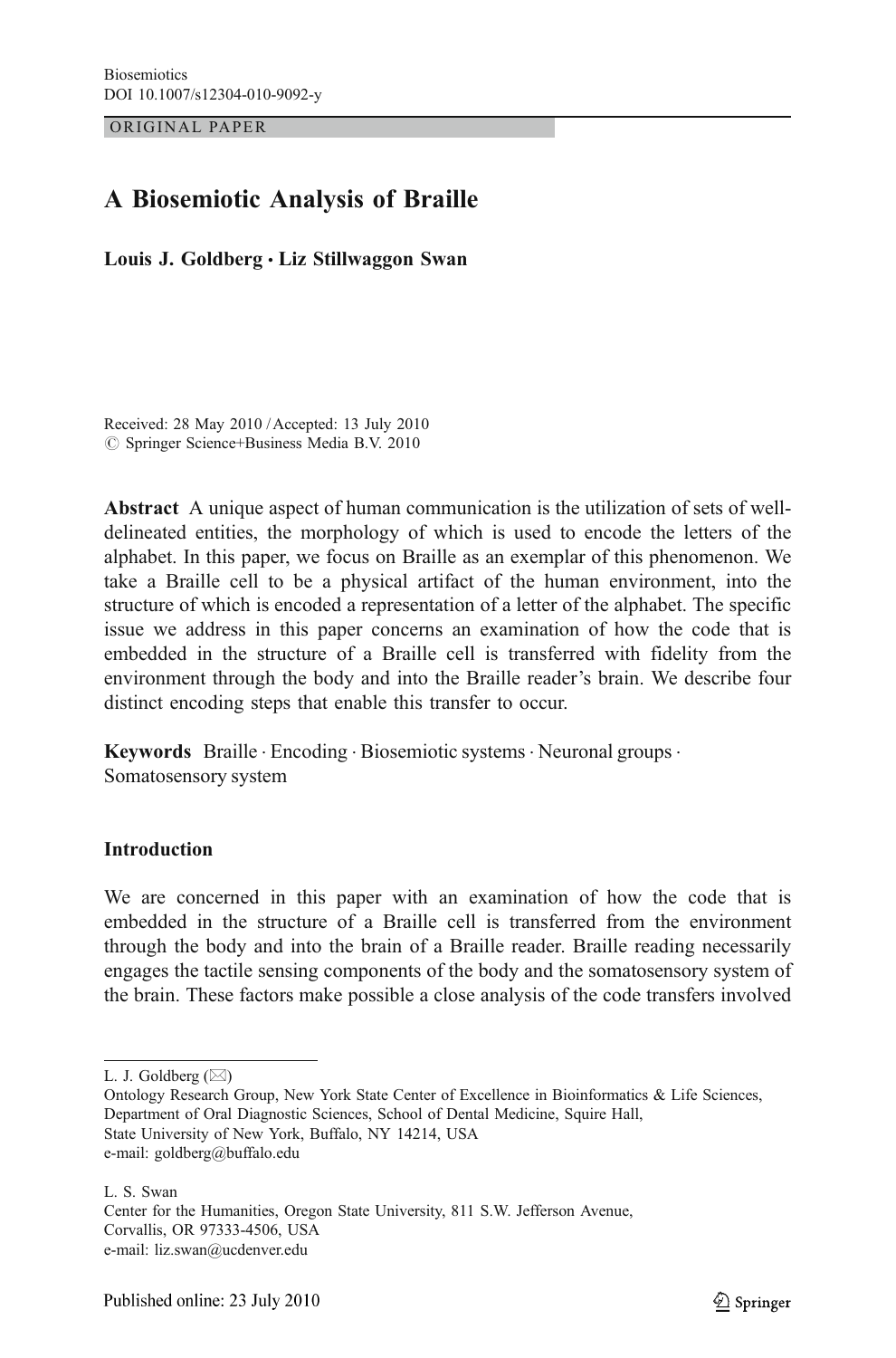in Braille reading, and allows us to identify four distinct steps that are components of a sequence of encoding processes that enable this transfer to occur.

When we use the phrase 'Braille reading', we are referring to the entire biosemiotic process embodied in Braille reading and not merely the point in time when that which is read becomes meaningful to the reader. Before the message encoded in any text can become meaningful, the code must first be transferred with great fidelity into the sensory systems of the reader's brain. By 'fidelity' we mean, for example, the necessity that in the transfer process a 'b' encoded in a code-entity (e.g., a Braille cell) in the environment is not represented as a 'd' in the brain. In the case of Braille, a text is composed of a series of Braille cells. We will later describe in detail the structure of Braille cells, but for now we can say that we take a Braille cell to be a physical artifact of the human environment. In the structure of this artifact there is encoded a representation of a letter of the alphabet. In the process of Braille reading, the code embedded in the structure of the Braille cell must be transferred into the Braille reader's brain, all the while preserving the essence of that which is embedded.

We know a good deal about human sensory systems, from the sensory receptors and associated sensory nerves, to the brain structures of the sensory systems (e.g. spinal cord and brainstem sensory nuclei, thalamic nuclei and primary sensory cortices). Also well understood is how various features of our environment such as electromagnetic and acoustic waves, and mechanical pressure applied to our skin, are processed by our visual, auditory, and somatosensory systems, respectively.

On the other hand, we know very little about how the code-entities (e.g., letters of the alphabet in written or Braille texts), which are fundamental components of the biosemiotic systems used in language-based inter-human communication, are transferred from the environment through the body and into the brain. The code that is embedded in the structure of the Braille cell must become embedded in a neuronal structure, at which point it becomes a symbol for a letter of the alphabet. This is not a problem of sensory signal reception and transmission. It is a problem of code reception and transmission.

# Symbols in Biology

We intend this paper to further the analysis of the significance of symbols in biology, which was the focus of two papers previously published in this journal. In the first paper we discussed how features of the environment of cells, both free-living and as components of multicellular organisms, become internally represented by organic molecules (e.g., second messengers, hormones, neurotransmitters) that serve both as symbols of significant external environmental features, and as drivers of adaptive responses (Swan and Goldberg [2010a\)](#page-13-0). In the second paper, we extended the analysis to the rat, a complex animal, to show how subtle environmental features can be represented as symbols in the rat brain's somatosensory system (Swan and Goldberg [2010b\)](#page-13-0). The formation of these symbols provides the necessary ground for the adaptive responses of the animal to significant environmental features.

In the present paper, we extend the analysis to humans to show how Braille cells become symbols in the somatosensory system of the Braille reader's brain. We emphasize the unique structural characteristics of language-based code entities, e.g.,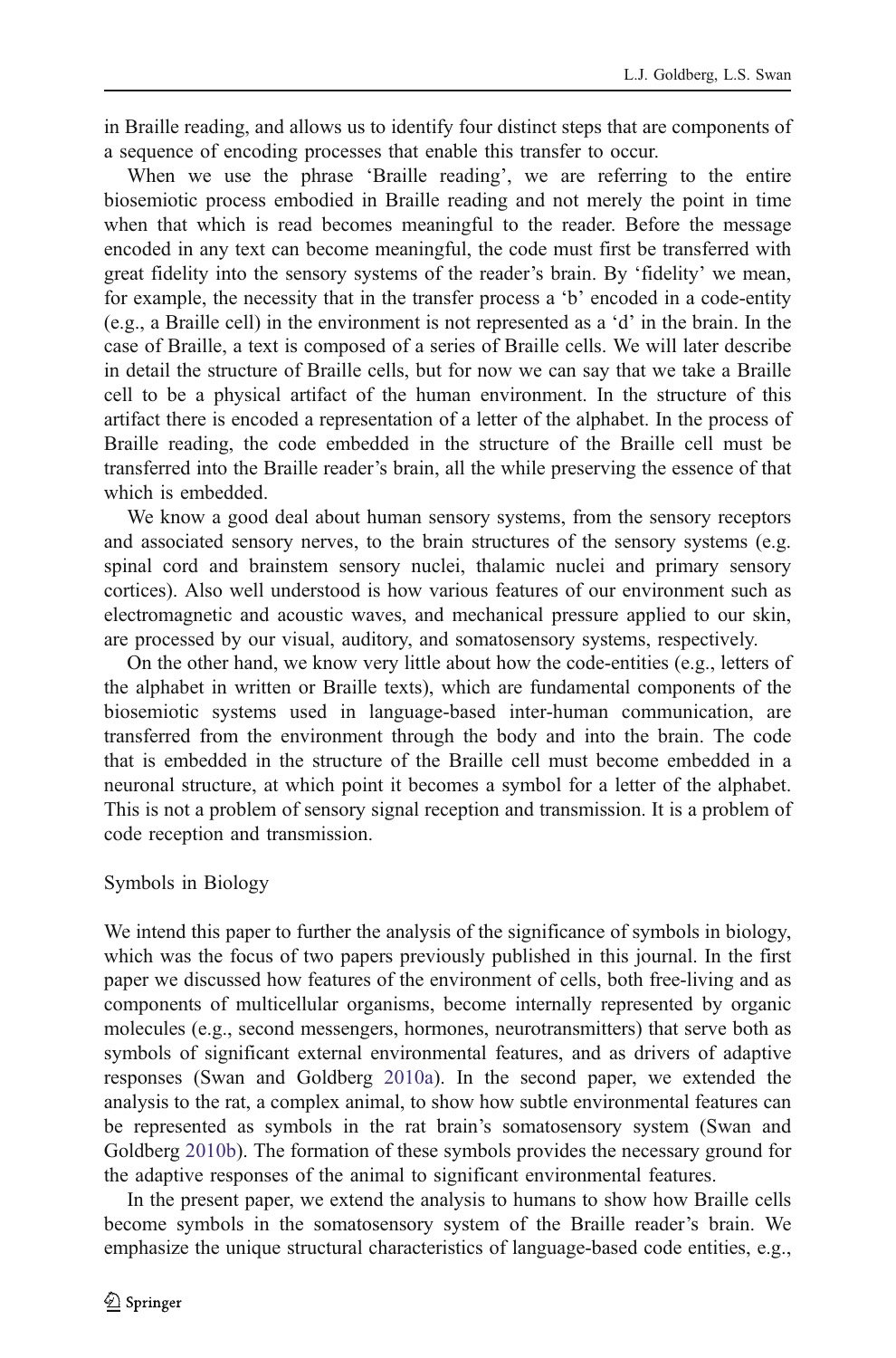<span id="page-2-0"></span>the letters of the alphabet, and the unique problems involved in grounding such environmental features as symbolic representations in the human brain.

It is only humans that have the capacity to represent encoded alphabetic, environmental entities such as Braille cells as symbols in their sensory systems. We will show that the manner in which this occurs is an extraordinary example of the unique, epigenetic way in which code-entities of the human language biosemiotic system are transmitted from the environment through the structure of the body and brain. The paper is about the nature of this essential, initial, symbol-grounding component of Braille reading.

#### The Braille Alphabet

We will examine the manner in which the Braille code links the alphabetic system of written letters with the readers' brains. Braille is a well-established method designed to permit blind people to read. In Braille, the alphabet is written in the form of Braille cells, which are features of the reader's environment. Braille cells are small, flat, rectangular objects of a standard size. Within the rectangle are six, symmetrically arranged locations. The surface of each location can either be flat or raised into projections that are called 'dots'. Each letter of the alphabet is uniquely represented in Braille cells by the pattern formed by the particular location of the dots in the six possible locations. The alphabet written in Braille cells is shown in Fig. 1.

An individual with no experience reading Braille who ran his index finger pad over Braille cells in the particular configuration shown in Fig. 1 would report that he had encountered a rough surface, just as an individual ignorant of written language would see this page you are reading as a white surface covered with black markings.

Fig. 1 The English alphabet illustrated in Braille cell morphology. Open circles indicate the six dot positions in each cell. Large, filled circles indicate raised dots. The following measures of Braille cell dimensions are those adopted by the American Library of Congress: the distance between dots is 2.5 mm; the distance between cells is 6.0 mm; raised dots (filled circles) project 0.5 mm above the surface; dot base diameter is 1.5 mm

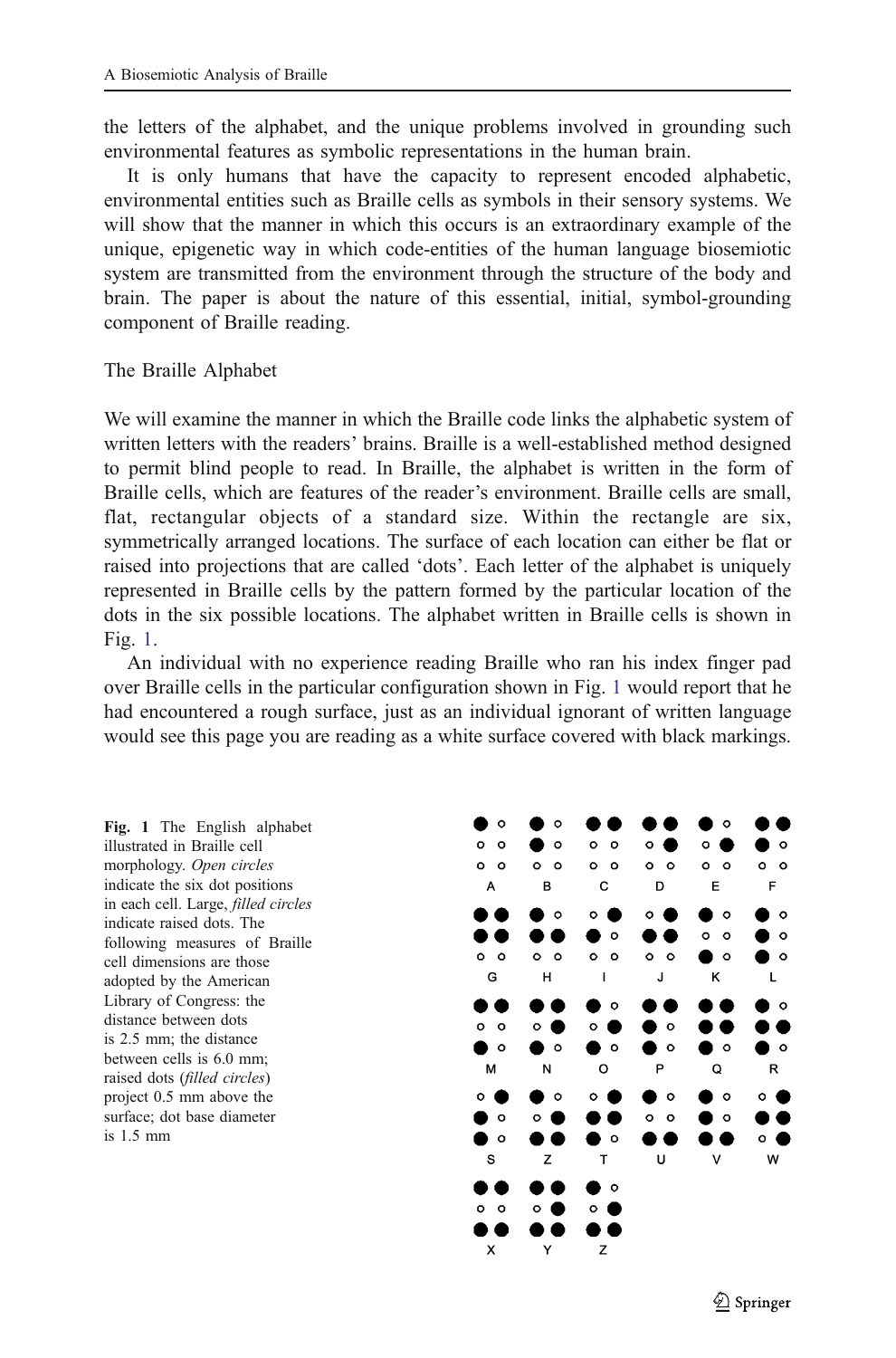But a Braille reader who ran her index finger pad over Braille cells in the particular configuration shown in Fig. [1](#page-2-0) would report encountering the alphabet.

We are interested in understanding how the coded morphological characteristics of Braille cells become represented in the brain of the human reader. We aim to show in the following sections that the formation of such representations is dependent upon a cascade of several distinct steps, each of which constitutes a specific act of encoding.

# Four Encoding Steps in the Transfer of Braille Cell Morphology to the Brain Somatosensory System

Step 1: The Encoding of Braille Cell Morphology in the Structure of the Finger Pad

The human finger pad is a soft, resilient structure. It acts as a cushion when objects are gripped by the hand and it acts a sensor for the texture, temperature and pressure of objects with which it comes in contact. In Braille reading, the finger slides from one Braille cell to another with the application of sufficient downward pressure to allow the raised dots to mechanically compress the pad, forming an extremely brief patterned impression in the finger pad. The crucial insight here is that the representation of a letter of the alphabet encoded in the particular pattern of raised dots of any given Braille cell is conserved when transformed into a particular pattern of indentations on the finger pad.

This is the first encoding event in the process of Braille reading. The Braille cell is an object that has the capacity to endure for a period of time measured in years; yet the indented, patterned compression on the finger pad endures for a period of time measured in milliseconds (ms). As will be described in more detail in a later section, during the activity of reading Braille, the finger pad makes contact with a new Braille cell approximately every 200 ms. The particular patterns of finger pad impressions are continuously eliminated from the finger pad as it springs back to its original state, ready to encounter the next cell.

Step 2: The Encoding of Finger Pad Morphology to the Mechanoreceptor Grid in the Underlying Finger Pad Dermis

In Step 2, another transfer of the morphology of the Braille cell takes place. This is realized by the encoding of the patterned impressions on the finger pad to the activation of mechanoreceptors called Meissner's corpuscles (MCs) located in the dermis underlying the skin of the pad. This step constitutes another example wherein the relevant structural component changes while the morphological pattern is conserved.

A brief description of the mechanoreceptor grid follows in order to emphasize that the encoding process is completely organic and instantiated in structures and processes that evolved long before the advent of language. Below the skin of the finger pad there exists a fine-grained grid of mechanoreceptors (Bolanowski and Pawson [2003](#page-13-0); Phillips et al. [1992\)](#page-13-0). The standardized dimensions of the Braille cell developed over time through a trial-and-error process that was constrained by the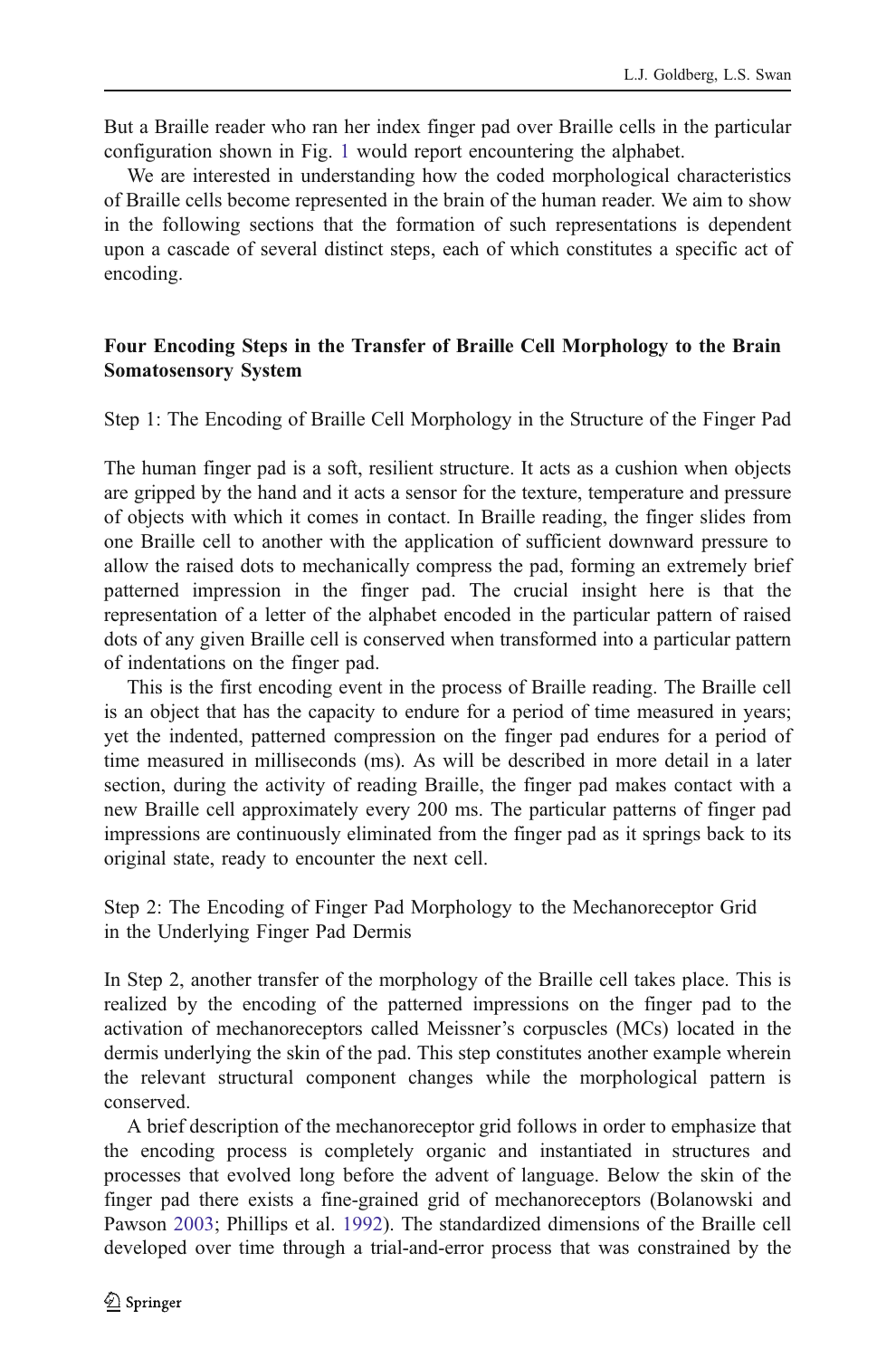operational characteristics of this grid. The determining factors that resulted in the dimensions of the dots and the distance between them were the size of the human index finger pad, and the number and density of the mechanoreceptors located in the dermis of the pad. An illustration of the mechanoreceptor grid is shown below in Fig. 2.

MCs, structures that are "between 40 and 70 μm in diameter and between 100 and 150 μm in length" are "small, encapsulated, sensory receptors found in the dermis of the skin, particularly of the fingertips...[that] are involved in the reception of light discriminatory touch, the degree of discrimination depending on the proximity of receptors to one another" (Bolanowski and Pawson [2003\)](#page-13-0).

In the act of Braille reading, the finger pad is a scanner for tactile stimuli. The Braille cell dots must be placed at a sufficient distance from each other so that each raised dot can be clearly discriminated from its neighbors, but close enough so that the entire six dot array can fit into the scanning field of the finger pad. When a raised dot presses on the finger pad, it causes a local mechanical deformation of the pad that compresses and therefore activates MCs. The circumference of the tip of the dot is smaller than that of its base and will therefore compress a smaller area. The fact that Braille readers are able to distinguish one Braille cell from another solely on the basis of distinguishing the pattern of raised dots in the cell indicates that inter-dot spatial separation is sufficient to support their discrimination.

It is clear that Braille cell morphology has been shaped by the morphology of the human finger pad, and by the density and distribution characteristics of the pad's underlying field of mechanoreceptors. It is safe to say, however, that finger pads did not evolve so that blind humans could read Braille. It is a clear case of exaptation (Gould and Vrba [1982](#page-13-0)): the highly developed tactile sensitivity of primate finger



Fig. 2 [A modification of Fig. 9 in Bolanowski and Pawson [2003.](#page-13-0)] a shows the organization of the mechanoreceptors called Meissner's corpuscles (MCs) in a small section of the index finger pad of a macaque monkey. Each point represents one MC. The organized rows of MCs associated with fingerprint ridges can be seen. The *large circles* represent the circumferences of two Braille dots. **b** shows an image of a human fingerprint with an overlay of a Braille cell. The circles represent the six dot positions of a Braille cell. It can be seen in b that the entire Braille cell fits easily within the scanning zone of the pad of an index finger. [Calibration bar in B is 4 mm.]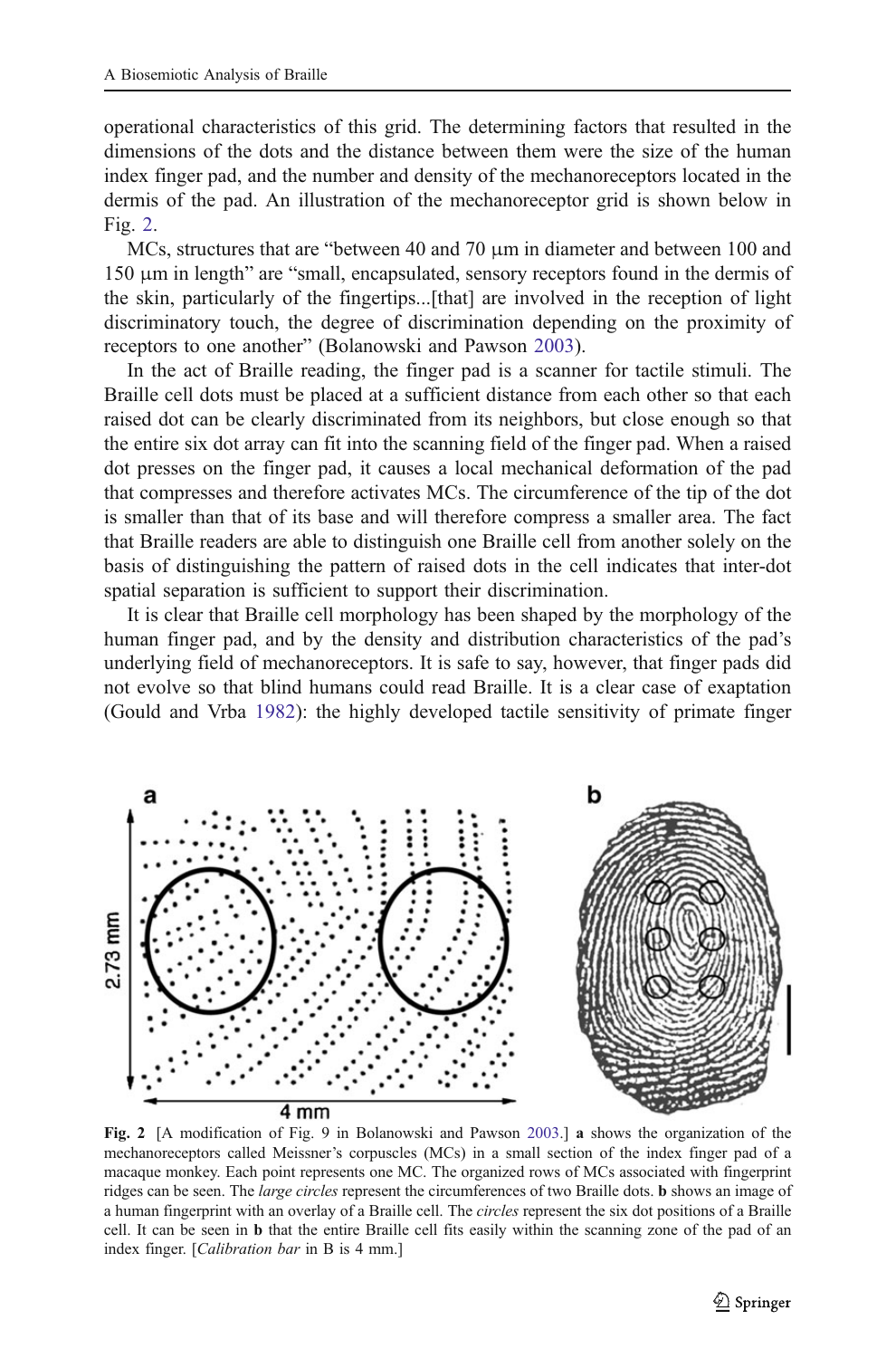pads has now come to serve as an essential component of the completely new function of Braille reading.

Step 3: Mechanoreceptor Grid Activation is Encoded as Patterns of Activity in Specific Sets of Sensory Nerves of the Somatosensory System

In this step, the code moves from the mechanoreceptor grid of the finger pad to the peripheral sensory nervous system and ultimately to the central nervous system. In order for Braille reading to occur, the compression pattern on the grid must, at this point, move from its location on the periphery of the body to the cervical spinal cord of the brain, a distance of about 1 m in the adult human.

Interwoven among the cells that form the MC are the peripheral endings of sensory neurons. Processes initiated by mechanical compression of an MC lead to excitation of the sensory nerve endings and the production of electromagnetic waves (action potentials) that travel toward the central nervous system along sensory nerve fibers. The evidence suggests that, for the most part, each MC is associated with one sensory neuron (Phillips et al. [1992](#page-13-0)). This step constitutes yet another structural transfer of the conserved encoded information wherein the mechanical energy that distorts the pad and compresses MCs is converted into the electrochemical energy of the action potentials (electrochemical waves that flow along the axons of sensory neurons from the periphery to the brain). For a Braille cell to eventually be decoded and recognized as a particular letter of the alphabet, the steps outlined in 2.1–2.4 must first occur (see Fig. [3\)](#page-6-0).

If the grounding phase of Braille reading semiotic system is to work, the representation of the letters encoded into the morphology of the Braille cell must be transferred with fidelity into the brain. In the step under consideration here, the encoding occurs in the form of a spatiotemporal entity. The spatial character of the encoded message exists in the specific pattern of nerve fibers that are stimulated by the configuration of each Braille cell. The temporal character of the entity is the synchronous wave of electrochemical flow that is carried by the specific set of nerve fibers. These fibers conduct at speeds on the order of 50 m/s and so the approximately 1 m distance between the finger pad and the spinal cord is traversed in about 20 ms. Once the wave has passed, the nerve fibers become silent and the spatiotemporal entity ceases to exist.

We stress again that in our analysis we are interested in the problem of tracking the steps by which representations encoded into the morphology of Braille cells are encoded into the somatosensory system of the brain. The steps described up to this point all involve a process of encoding that transfers the code from one entity to the next.

Step 4. Sensory Nerve Input in the Somatosensory System is Encoded as Neuronal Groups

# The Somatosensory System and Braille

It is necessary for us now to show that a further transfer of morphology occurs when the electrochemical flow in the sensory fibers enters the central nervous system. In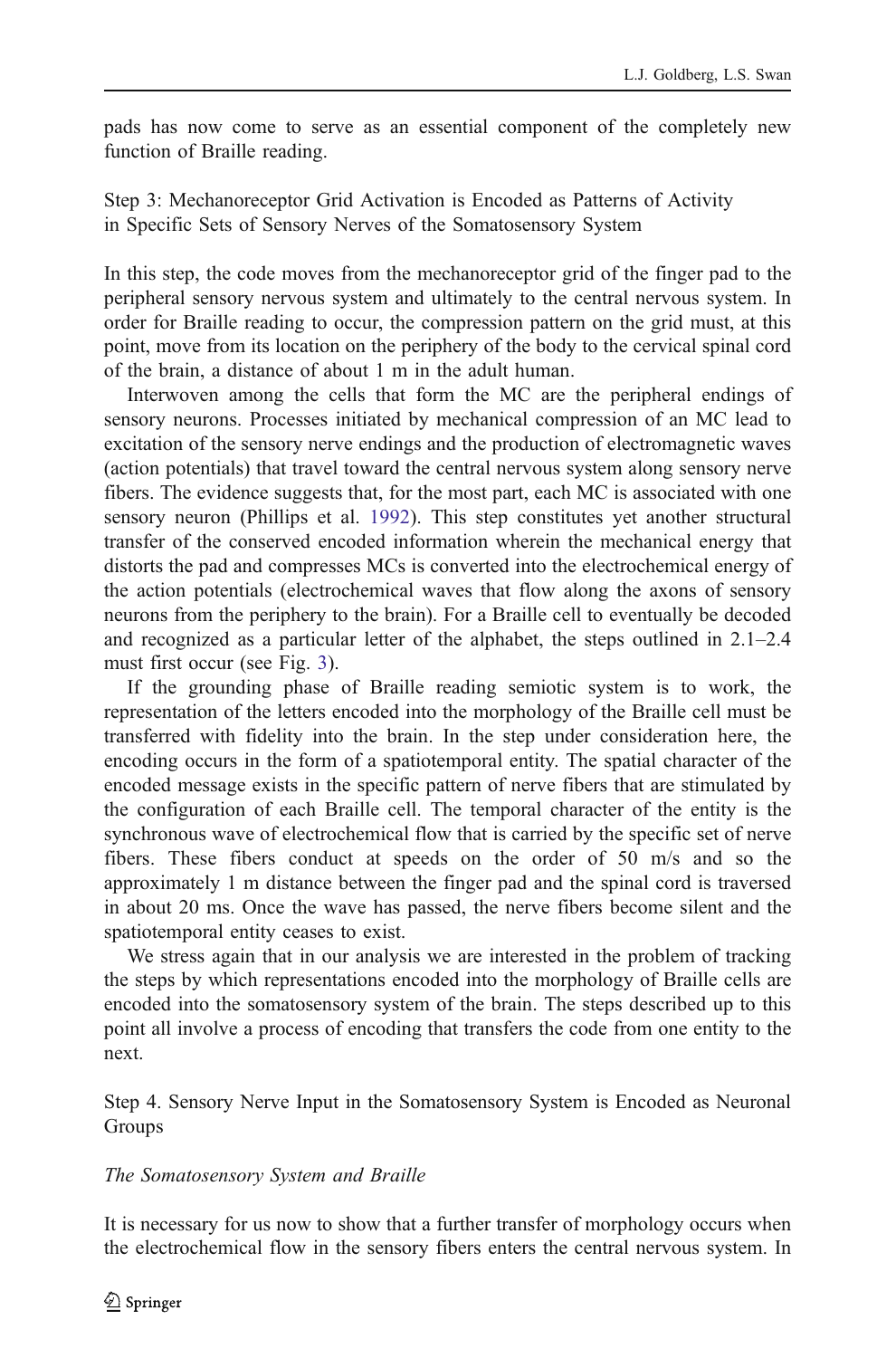<span id="page-6-0"></span>

Fig. 3 A diagram illustrating the steps in the transfer of Braille cell morphology to the finger pad, mechanoreceptor grid, and sensory nerve fibers. *Column 1*) the first *four letters* of the alphabet in written script. Column 2) those letters of the alphabet encoded in Braille cells. The numbers next to the Braille cell dots in the top two rows indicate the conventional numbering of Braille cell dot location. Black-fill indicates raised dots. *Column 3*) the *squares* indicate the compression of the finger pad MCs by the raised dots of the corresponding Braille cell. Filled black squares indicate locations on the grid that have been compressed by raised dots. Column 4) the pattern of input into the central nervous system carried by nerve fibers stimulated by the compressed mechanoreceptors shown in Column 3. Numbers on the left side of the bars in Column 4 correspond to the conventional numbering of Braille cell dot location and indicate that specific sensory fibers will be activated by corresponding raised dot locations on the Braille cell

this step, we hypothesize that there occurs the creation of neuronal entities—what Edelman refers to as neuronal groups, and what we have previously called *brain*objects (Swan and Goldberg [2010b](#page-13-0))—that encode in their structure a representation of the morphology of Braille cells.

# Evidence for the Existence of Neuronal Groups

In his book, Neural Darwinism, Gerald Edelman makes a strong case for the presence in the brain of entities he refers to as 'neuronal groups'. These groups of neurons are "dynamically" selected from much larger networks of neurons. According to Edelman, neuronal groups are the key to understanding how the mammalian brain is able to faithfully represent features of an unpredictable, ever changing environment (Edelman [1987](#page-13-0)). In a previous paper we went into great detail explaining the formation of neuronal groups in the coding of somatosensory information in an animal model (Swan and Goldberg [2010b](#page-13-0)). Suffice it to say here,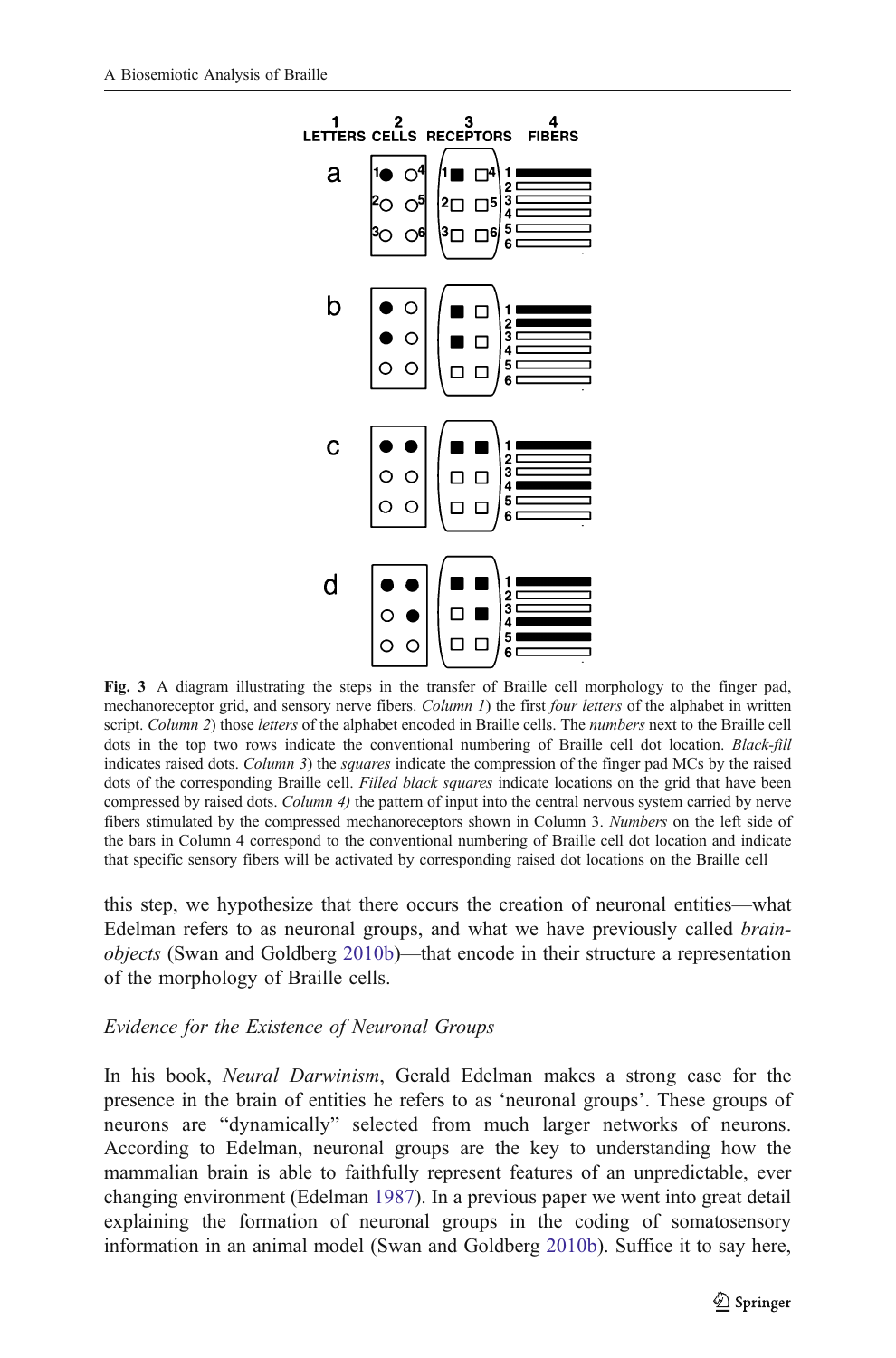<span id="page-7-0"></span>however, that neuronal groups are composed of hundreds to thousands of neurons that have been selected from much larger interconnected networks of tens of thousands of neurons. The neurons are epigenetically selected by a dynamic, Darwinian process that Edelman called the Theory of Neuronal Group Selection (TNGS) (Edelman [1987](#page-13-0)).

Figure 4 is an illustration of the encoding steps we have described up to this point, including the step of encoding Braille cell morphology into neuronal groups in the somatosensory system.

Stringent conditions must be met for the formation of neuronal groups. According to Edelman, "similar or identical signals" must be presented frequently at the same location (Edelman [1987\)](#page-13-0). Braille reading meets all three of these criteria of the signals being: 1) identical; 2) at the same location; and 3) frequently presented. One of the conditions necessary for Braille reading is the morphological consistency of the Braille cells (see Fig. [1\)](#page-2-0). The finger pad, generally of an index finger, is the consistent location for receiving the signal, and learning to read Braille requires the frequent and repetitive pressing of the finger pad on each of the various Braille cells before they eventually can be distinguished rapidly and with high accuracy.

On this view, successful selection of a neuronal group from tens of thousands of neurons in a network is dependent upon altering the synaptic efficacies among neurons in the network "so that there is an increased probability of their response to similar or identical signals" (Edelman [1989](#page-13-0)), which can only occur when such signals are presented frequently at the same location. Under these conditions, "dynamically selected neuronal groups are established" (ibid). The neuronal groups



shows the transfer for the letter 'c'. Steps  $1-4$  show the transfer, or encoding, involved at the level of: 1) the finger pad; 2) the mechanoreceptor grid; 3) the sensory fibers; and 4) the somatosensory system. The open squares represent the interconnected neurons of the tens of thousands of neurons in the somatosensory system. Filled squares in a represent the subset of neurons that constitute the neuronal groups for the letter 'a'. In b, a different neuronal group is formed when the Braille cell is encoded for the letter 'c'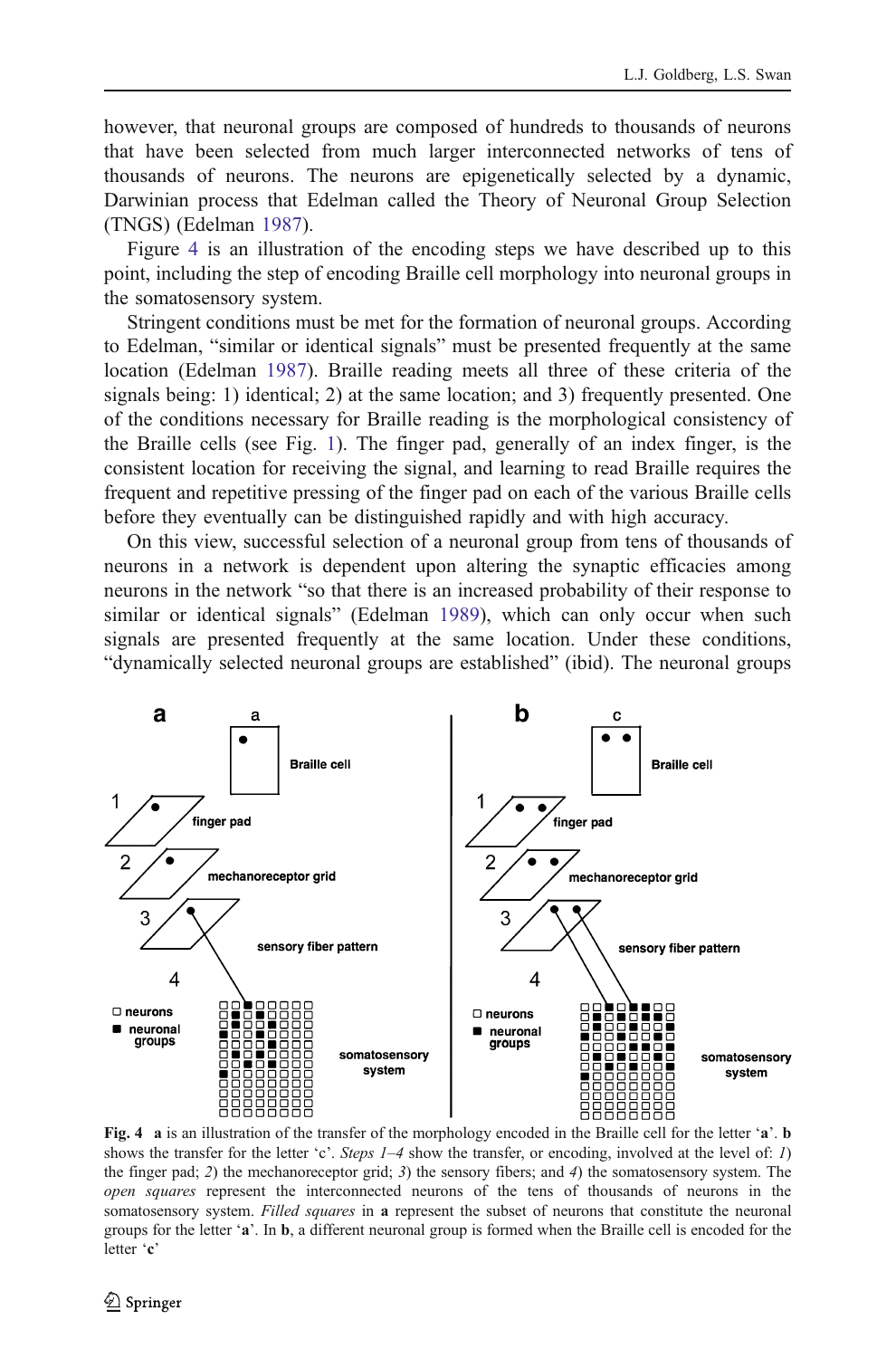illustrated in Fig. [4](#page-7-0), A1 and B1, will only form over time after one's finger pad is repeatedly stimulated by the Braille cells for 'a' and 'c'.

In Edelman's view, neuronal groups are formed "through epigenetic modifications in the strength of synaptic connections" among neurons in the network. These selected neuronal groups are composed of "collections of hundreds to thousands of strongly interconnected neurons" which act as "functional units" that are "correlated with various signals" from the environment (ibid). In our view, the fourth step is the formation in the somatosensory system of distinctive neuronal groups, with each neuronal group encoding at the level of the brain the morphology of a particular Braille cell.

# The Temporal Dimension of the Four Encoding Steps Illustrated in Fig. [4](#page-7-0)

Terrance Deacon writes that the representation of encoded language symbols "demands both rapid implementation and an ability to keep previous operations from interfering with subsequent operations" (Deacon [1997](#page-13-0)). Because of these demands he postulates that "we must be able to 'offload' a significant part of the lower-level analysis...to some remarkably facile automatic systems" (ibid). These automatic systems would involve "millisecond-by-millisecond information processing that... adapt[s] neural software to the world" (ibid). We believe that the steps we have described here involving the transfer of the morphology of Braille cells through the body into the brain is an example of such a lower-level processing system. We will now examine this system, millisecond-by-millisecond.

Rapid Implementation and Avoidance of Interference

In Grade 1 Braille, each word is spelled out in Braille cells, letter for letter (Legge et al. [1999](#page-13-0)). Legge et al. report that the mean Grade 1 reading rate is approximately 60 words/minute, 5 characters (letters)/second and 12 dots/second.<sup>1</sup> For someone reading at a rate of approximately 60 words per minute using Grade 1 Braille, and assuming that each word is composed of an average of 5 letters, the finger would have to contact 300 cells every minute, or five cells every second, or one cell every 200 milliseconds. The questions to be answered are the following: do the four encoding steps described above occur rapidly enough to match the rate at which reading occurs, and can these encoding steps occur while keeping "previous operations from interfering with subsequent operations"? (Deacon [1997\)](#page-13-0).

We have described a cascade of four encoding steps involved in transferring the information from the Braille cell into the somatosensory system of the brain. The temporal dimensions of the sequence of steps are illustrated in Fig. [5.](#page-9-0)

Steps 1&2: Compression of the finger pad and activation of the grid. Studies in humans have shown that the first action potentials in the sensory nerve begin approximately 20 ms after compression of the finger pad (Knibestol [1972](#page-13-0)).

 $1$  It is interesting to note that the authors report on the *number of dots per second* as a measure of speed in Braille reading, since this number is not essential to the overall process of reading Braille meaningfully. What is essential is the *pattern* of raised dots in Braille cells.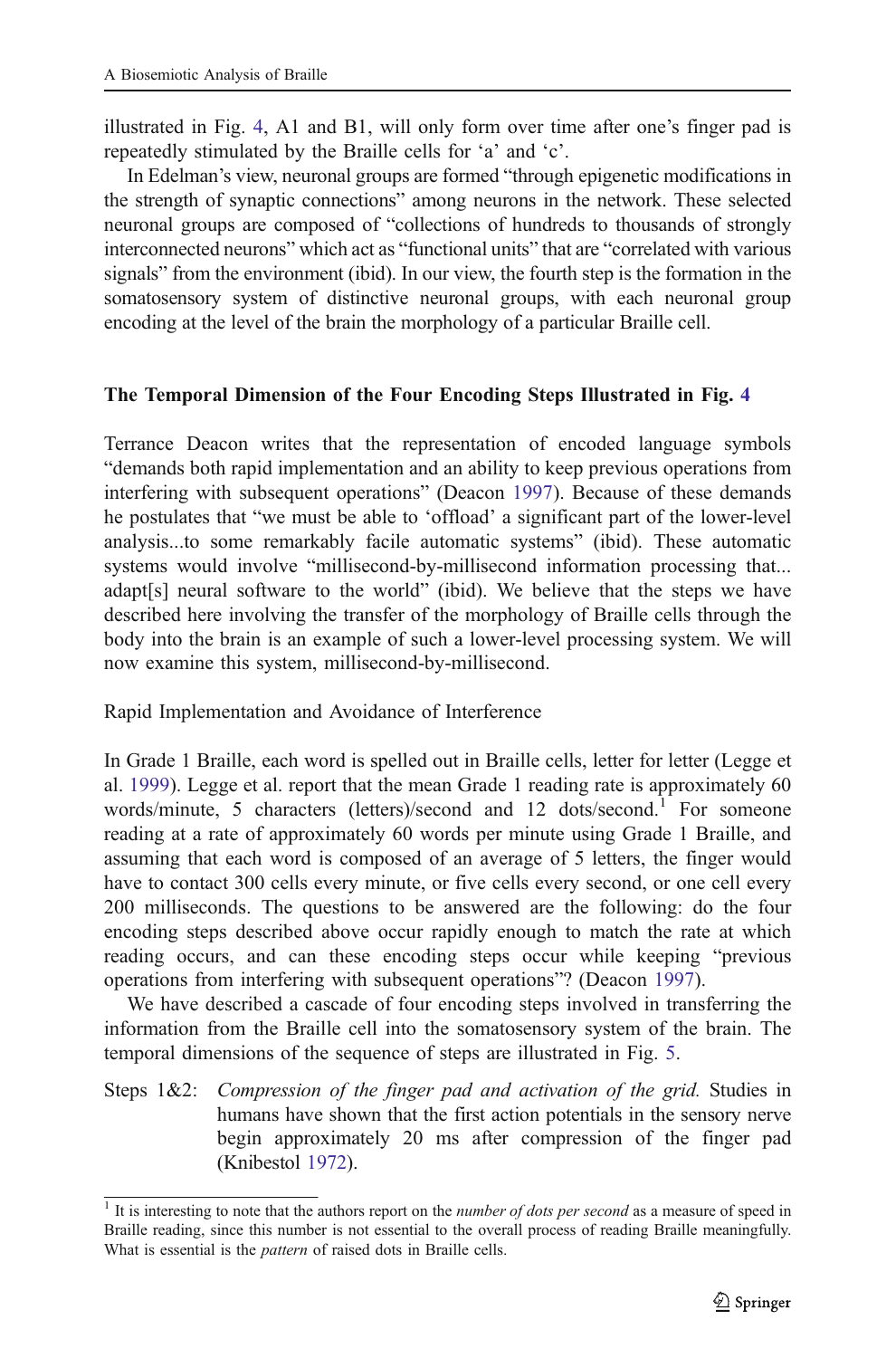- <span id="page-9-0"></span>Step 3: Conduction of the pattern of sensory nerve activity from the grid to the spinal cord. The duration of the wave evoked by the mechanoreceptors in the sensory nerves is approximately 20 ms long and is in the form of a spike train of approximately 4 to 5 spikes. The spikes are action potentials that endure for 2 ms each, and the inter-spike intervals average approximately 4 ms to 5 ms (ibid). This package of spikes in the specific sensory nerve fibers associated with compressed mechanoreceptors illustrated in the gray box in Fig. 5—travels from the finger pad to the spinal cord at an approximate speed of 50 m/s. This means that first spike of the sensory wave would reach the spinal cord approximately 20 ms after activation of the grid and the last spike of the wave would occur 20 ms later.
- Step 4: The relationship of the encoding transfers from the finger pad, to the grid, to the sensory nerves, to the somatosensory system in the brain is illustrated in Figs. [3](#page-6-0) and [4](#page-7-0). The spike trains begin to enter the somatosensory system approximately 60 ms after the finger pad is compressed by a Braille cell and continue to arrive over the next 20 ms (Fig. 5). As the spikes move along the web formed by the synaptic interconnections of somatosensory neurons from spinal cord to thalamus to primary sensory cortex, they establish unique pathways leading to neuronal group formation (discussed above). These neuronal groups encode, in the central nervous system, the letters of the alphabet originally encoded in the morphology of the Braille cells.

Comparing the Latency of the Encoding Process to That of Electrical Stimulation of Finger and Arm

It has been demonstrated in electroencephalographic studies in humans that electrical stimulation of the finger results in the elicitation of neural activity in the somatosensory system (Niedermeyer and Da Silva [1999\)](#page-13-0). These studies show that after strong electrical stimulation of the finger or median nerve in the arm, a

Fig. 5 An illustration of the time course of encoding steps from onset of finger pad compression at time 0, to the formation of neuronal groups in the somatosensory system of the brain. A more detailed description of Fig. 5 follows in the text below

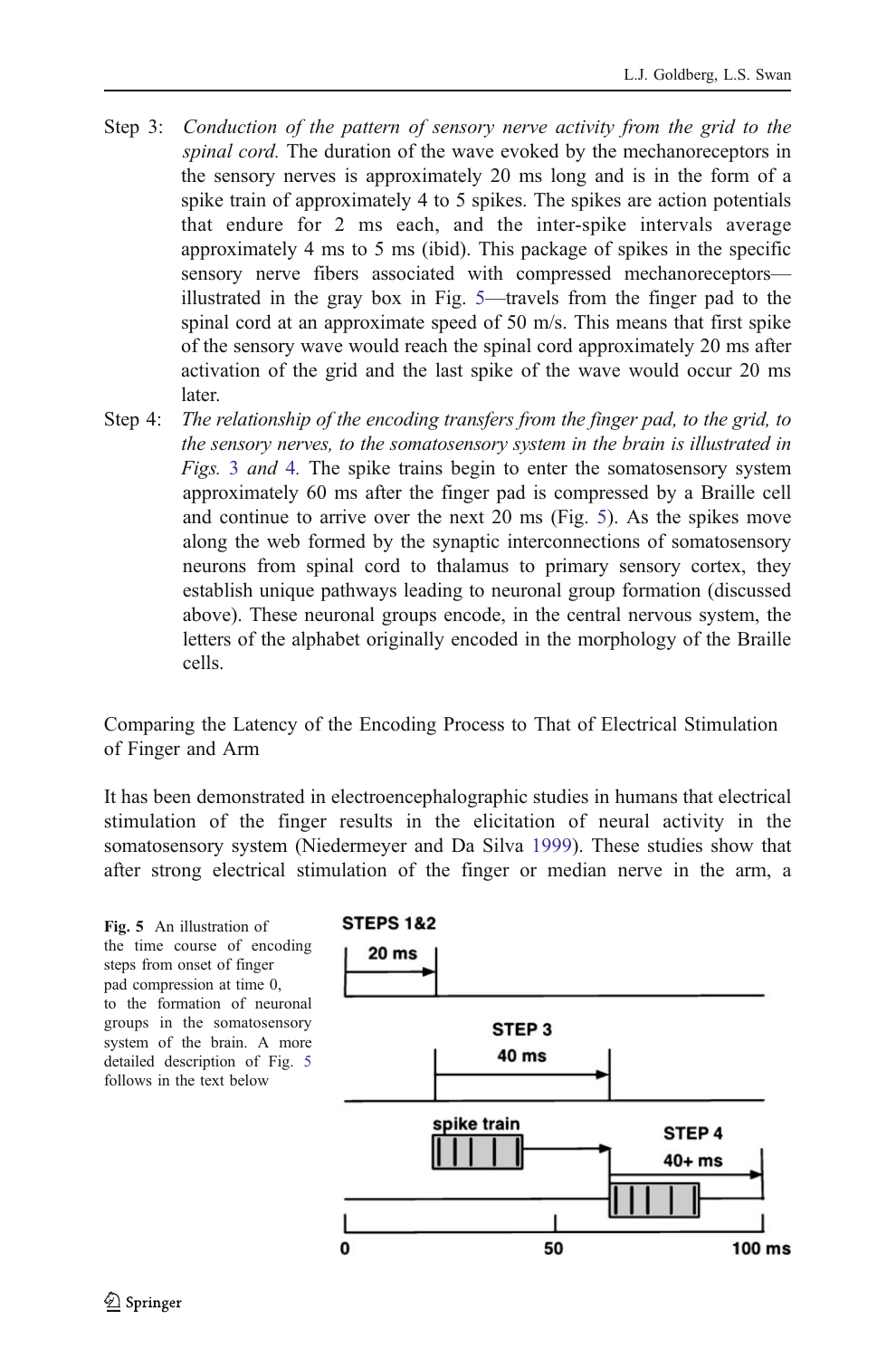synchronous waveform is recorded on the scalp with a latency of 18–30 ms. This waveform is thought to represent neuronal activity in the primary somatosensory cortex and possibly the thalamus.

In Fig. [5,](#page-9-0) we show sensory nerve activity arriving at the somatosensory system approximately 60 ms after stimulation of the finger pad and speculate that the activity in the neuronal groups of the somatosensory system, including the thalamus and primary somatosensory cortex, persists for a duration of at least another 50 ms, making the peak of neuronal ensemble activity occur after a latency of approximately 100 ms. Why is there a discrepancy between cortical latencies of 18–30 ms in the electrical stimulation studies and 100 ms in our encoding estimations?

We believe this discrepancy in latencies demonstrates a difference between simple sensation, and the complex encoding processes necessary for the transfer of Braille cell morphology into the human brain. In the study of Niedermeyer and Da Silva [\(1999](#page-13-0)) a strong single shock is delivered to the finger or the median nerve in the arm. There is no spike train. A single synchronous volley in every activated sensory nerve fiber travels from the stimulus site to the spinal cord, then to the thalamus and finally to the primary somatosensory cortex. This synchronous blast through the somatosensory system takes from 18 to 30 ms. In the case of Braille cell encoding, the process is completely different. The four step encoding process takes at least five times longer to reach the cortex than it does for a single, electrically stimulated volley. The person who is shocked feels a sensation with no subtlety, whereas the Braille cell reader is able to distinguish the subtle differences in Braille cell morphology.

The components of the finger pad, mechanoreceptor grid, and somatosensory system did not evolve for the purpose of enabling the initial, symbol grounding component of Braille reading as described above. In a remarkable case of exaptation these structures have been turned into a biosemiotic transfer system in which a letter of the alphabet that is encoded in the morphology of a Braille cell can be transferred from the body to the brain, where is it re-encoded in neuronal groups. All through this transfer process the information encoded in Braille cell patterns is preserved with great fidelity, as must be the case if the symbols grounded in the sensory system are an accurate representation of the message encoded in the sequence of Braille cells in a text.

# Solving the Interference Problem

One of the major factors that constrains the speed of Braille reading is the necessity of keeping the encoding process for each Braille cell distinct from its successor. The encodings cannot merge into one another or it would lead to interfering with the ability of the encoding process to result in the formation in the brain of separate and distinct neuronal groups for each letter in the sequence. In Braille reading, encoded representations of Braille cells are entering the brain at an average rate of 5 letters per second, or 300 letters per minute, or 18,000 letters per hour. For interference to be minimized, all four steps in the encoding process must be reset, or cleared, in less than 200 ms in order to be ready to encode the next Braille cell in the sequence.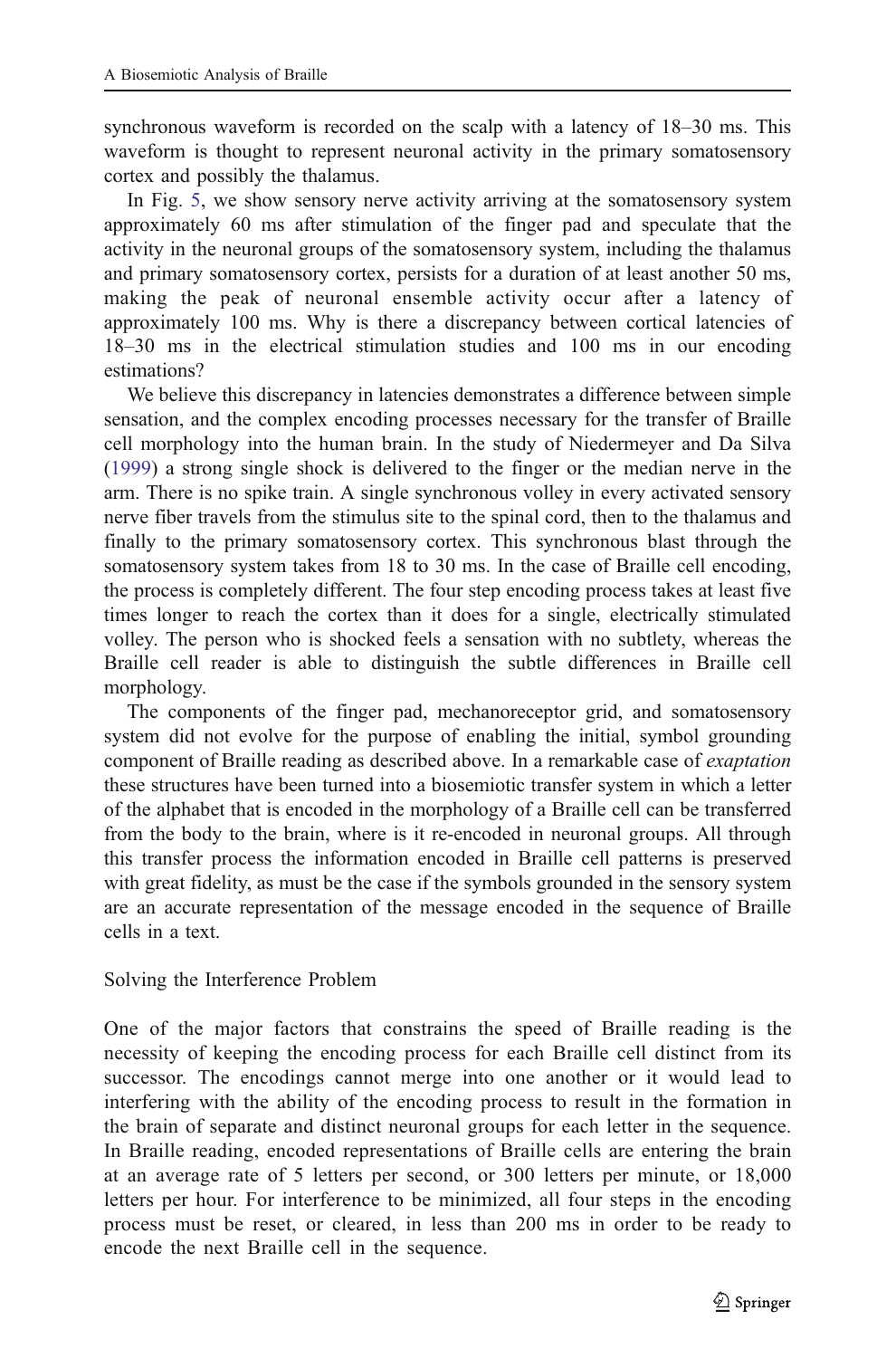This speaks to Deacon's comment that human language communication requires a "highly automated interpretation of symbolic relationships" (Deacon [1997](#page-13-0)). We believe that the four encoding steps we describe here fit the description of a highly automated system of encoding. The novice Braille reader, through an intense process of continuous presentation of the Braille cells to the finger pad, epigenetically develops the neuronal groups in the somatosensory system that encode for the alphabetic system encoded into the set of 26 Braille cells of Grade 1 Braille. Once this occurs the process of Braille reading becomes automatic. Each Braille cell in the sequence appears in the somatosensory system as a distinct encoded representation of a letter of the alphabet.

#### Spatiotemporal Entities

A remarkable feature of this automated system is that as the sequence of encoding steps unfolds, encoded entities appear and disappear with fluidity; the Braille code in action is ephemeral in this sense. It is here in the realm of spatiotemporal entities where structural patterns appear, endure for periods of time measured in milliseconds, and then disappear.

We consider the finger pad *compression pattern* to be a spatiotemporal entity because of the compressions' extremely short duration, enabled by the pad's capacity to spring rapidly back to its original shape. The same is true for the compressed mechanoreceptors, which rapidly adapt after eliciting a brief burst of action potentials in sensory nerve fibers and are reset to pre-compression state. The spike trains pass along the sensory fibers in a series of electrochemical waves and as they pass each successive section of the nerve, the nerve rapidly returns to its pre-excited state. When the spike train reaches the brain, it travels through the previously established pathways to excite specific neuronal groups in the somatosensory system representing Braille cell morphology. The activated groups exist for approximately 100 ms and then they too disappear. Each one of the four steps involves the formation of spatiotemporal entities.

The term 'spatiotemporal' has been used by various authors to characterize brain activity. Varela et al., for example, wrote of "brain dynamics as coordinated spatiotemporal patterns" that involve synchronous neural network activation patterns that "emerge and disappear in waves that last 100–300 ms" (Varela et al. [2001\)](#page-13-0). Sahin et al. found, in a study of linguistic activity in Broca's area in humans, distinct patterns of neuronal activity occurring in progressive steps of approximately 200 ms in duration composed of "fine-grained spatiotemporally patterned activity" (Sahin et al. [2009\)](#page-13-0).

Also, in an animal study focused on uncovering what Nicolelis and Ribeiro referred to as the "neural code", they described finding "spatiotemporal firing patterns" of approximately 50 ms in duration involving neurons in the trigeminal somatosensory system that were correlated with subtle changes in tactile peripheral information (Nicolelis and Ribeiro [2006](#page-13-0)). It was concluded that, "monitoring large populations of neurons in sensory pathways has revealed...that information is encoded in the spatiotemporal activity patterns of entire neural ensembles" (ibid). In a previous paper in this journal we gave an extensive analysis of the Nicolelis and Ribeiro paper (Swan and Goldberg [2010b\)](#page-13-0).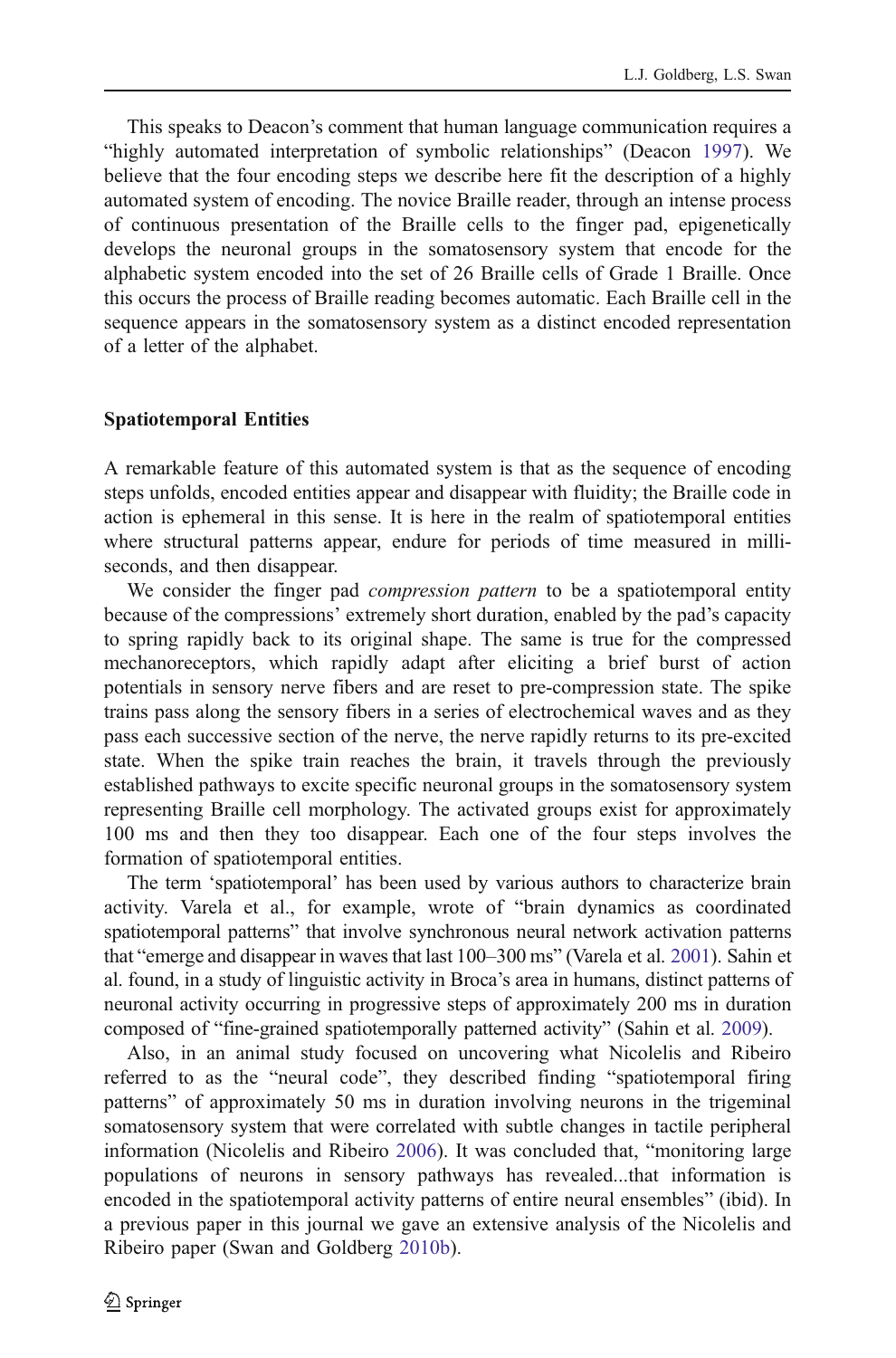In each of the examples mentioned above the terms 'spatiotemporal' and 'pattern' are linked. Braille cells are characterized by the morphological patterns encoded in their structure. We have seen that pattern transfer is essential for the conversion of the morphology of Braille cells into neuronal groups in the somatosensory system of the brain.

### Emergence

What is it that moves from the finger pad to the brain during Braille reading, and what is the substrate or medium through which it moves? One could argue that the entity that moves is a pattern. Obviously, the Braille cell itself does not enter the body. What does enter the body, however, is the encoded pattern of raised dots on the Braille cell. This pattern moves through various transformational encoding steps to arrive in the brain. In each one of these steps a new pattern is formed in a distinct substrate in such a way that the pattern encoded in the Braille cell is preserved.

The medium through which the pattern moves is composed of the differentiated, eukaryotic cells that form the tissues of the body and brain. Each of the cells is an entity that, in combination with millions of other cells, forms the cooperative ensembles that characterize complex multicellular organisms. Elsewhere we have discussed the essential role of molecular symbols in the intercellular communication among cells, including neurons, in multicellular organisms (Swan and Goldberg [2010a](#page-13-0)). If the encoded Braille cell is a symbol for a letter of the alphabet, and if the recognition of Braille cell patterns by the Braille reader is dependent upon the transfer of the information encoded in that pattern into the Braille reader's brain, is that transfer accomplished utilizing molecular intercellular communication?

Intercellular communication is a necessary but not sufficient condition for such information transfer. We used Gould and Vrba [\(1982](#page-13-0)) term exaptation to characterize utilization of the pad, the mechanoreceptor grid, the sensory nerve fibers, and the interconnected web of somatosensory neurons, in the service of rapidly transferring signals arising from extremely small, minutely variable classes of environmental features such as Braille cells from the periphery to the brain. None of the structures involved in the transfers under discussion evolved for that purpose.

# Epigenetic Flexibility

Consider the possibility of completely scrambling the Braille cell patterns so that, for example, a pattern that represented an 'a' in the old system would represent a 'g' in the new system. This would reflect a codemaker arbitrarily devising a completely new code for Braille. A Braille reader could readily learn, over time, to read using the new code. This capability demonstrates the flexible, nature of the code transfer system we have examined in Braille reading. It also emphasizes its epigenetic nature. Barbieri referred to the epigenetic representational system in the brain as the "secondary modeling system" (Barbieri [2010\)](#page-13-0), and Edelman referred to it as the "secondary repertoire" (Edelman [1987\)](#page-13-0). In both cases the secondary systems are distinguished from the genetic, primary systems, from which the secondary systems emerge. It is these secondary systems that are essential for the formation of neuronal